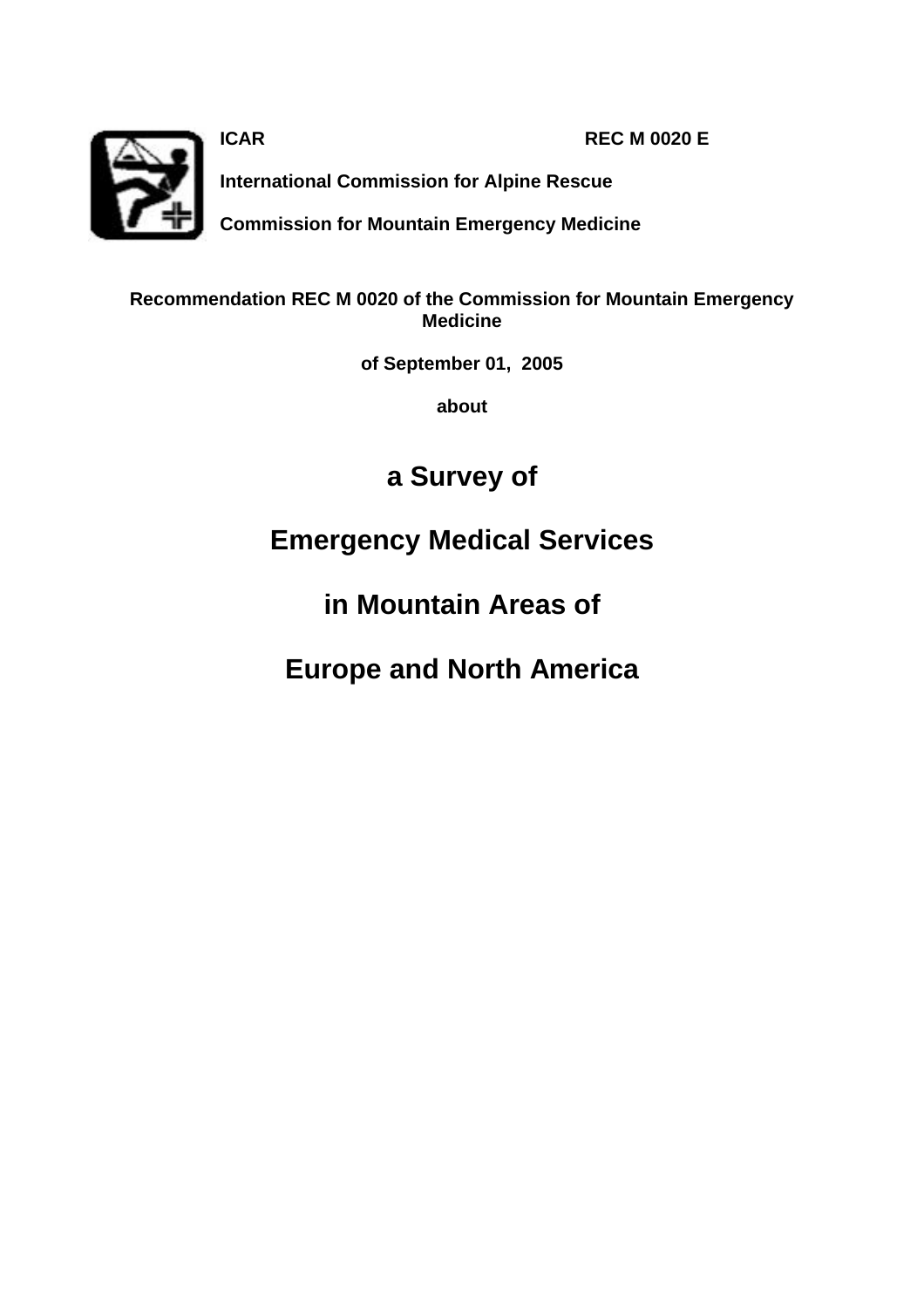**Original publication: Brugger H, Elsensohn F, Syme D, Sumann G, Falk M. A survey of emergency medical services in mountain areas of Europe and North America. High Alt Med Biol 2005;6/3:226-237**

# **a survey of emergency medical services in mountain areas of europe and north america**

### *OFFICIAL RECOMMENDATIONS OF THE INTERNATIONAL COMMISSION FOR MOUNTAIN EMERGENCY MEDICINE (ICAR MEDCOM)*

Hermann Brugger MD<sup>a\*</sup>, Fidel Elsensohn MD<sup>b</sup>, Dave Syme MBChB<sup>c</sup>,  $\breve{\mathsf{G}}$ ünther Sumann MD<sup>d</sup>, Markus Falk MPhil<sup>e</sup>

<sup>a</sup> Mountain Rescue Service provided by the South Tyrolean Alpine Association, International Commission for Mountain Emergency Medicine, Europastrasse 17, I-39031 Bruneck, Italy.

<sup>b</sup> Austrian Mountain Rescue Service, International Commission for Mountain Emergency Medicine, Schloesslestrasse 36, A–6832 Roethis, Austria.

<sup>c</sup> Mountain Rescue Council of Scotland, International Commission for Mountain Emergency Medicine, Loch Tay Cottage, FK 21 8 UH Killin, Scotland.

<sup>d</sup> Department of Anaesthesiology and Critical Care Medicine, Division for General and Surgical Intensive Care Medicine, Medical University of Innsbruck, International Commission for Mountain Emergency Medicine, Anichstrasse 35, A-6020 Innsbruck, Austria.

e Biostatistician, Inova Q Inc., Via San Lorenzo 34, I-39031 Brunico, Italy.

*\*Corresponding author.* 

*This article reflects the consensus of opinion of the International Commission for Mountain Emergency Medicine which has full responsibility for the content.*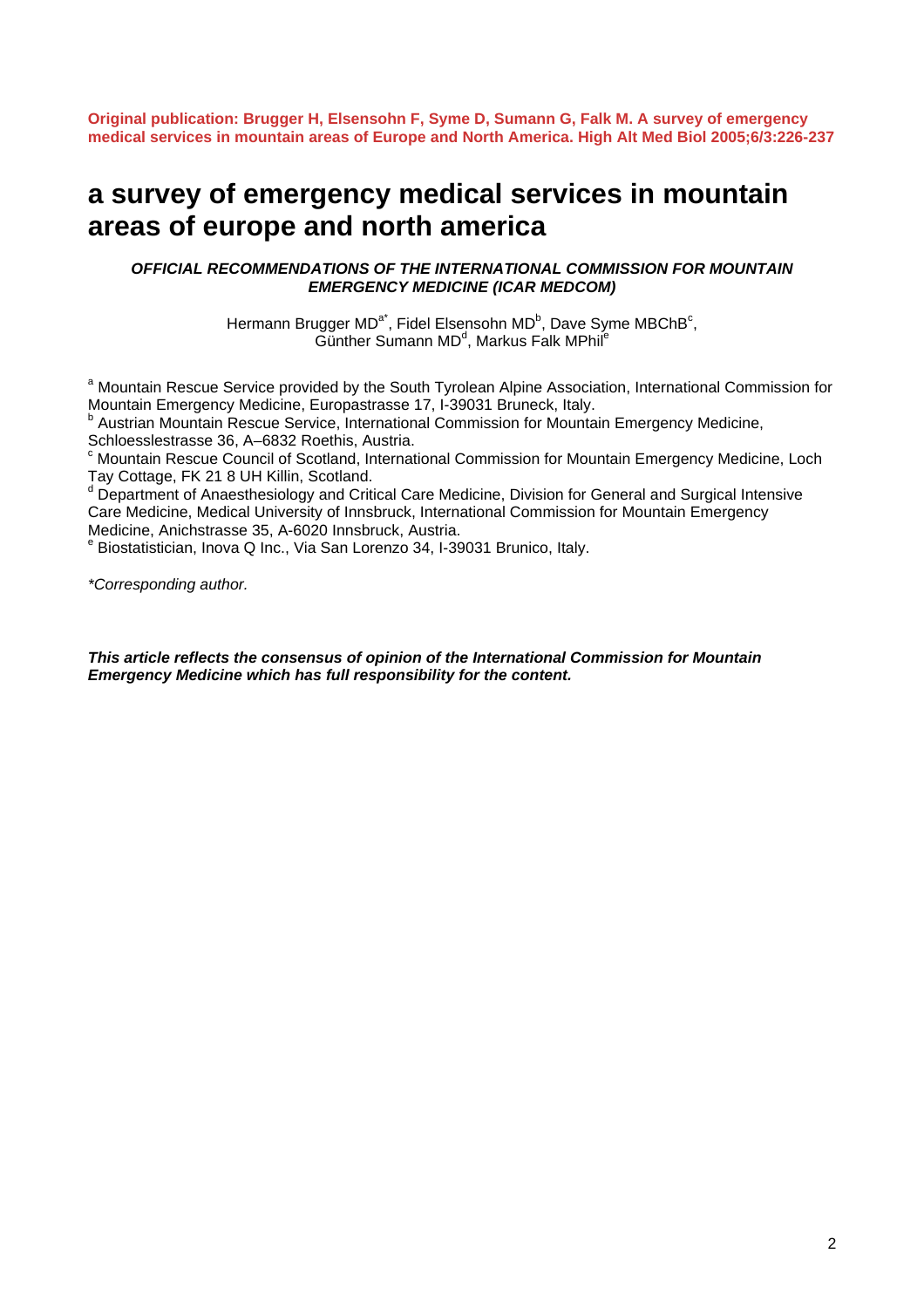# **Summary**

*Aims and methods*: inquiry about on-site treatment of patients in mountain areas in 14 countries in Europe and North America (non-responder rate 33%) aiming to compare emergency medical services. *Results*: 37,535 ground rescuers and 747 helicopters are ready for the evacuation of casualties and patients in mountain areas. And 1316 physicians and 50,967 paramedics take part in ground and air mountain rescue operations. In Europe, 63.2% helicopters have a physician on board, 17.8% are staffed with a paramedic and 19% have no medically trained personnel on board. In North America, 31.6% (*p* < 0.001) of helicopters are staffed with a doctor, 59.3% (*p* < 0.001) with a paramedic and 9.1% (*p* < 0.001) have no medical personnel on board. The percentage of on-site treatment according to the recommendations of the International Liaison Committee on Resuscitation (ILCOR) or International Commission for Alpine Rescue (ICAR) varies among all countries (*p* < 0.001) and is positively related to the percentage of physician-staffed helicopters (*r* = 0.76, *p* < 0.001). Paramedics in 90.9% countries are obliged to be medically trained, but physicians only need to have a standardised training in emergency medicine in 50% (*p* = 0.042). *Conclusions*: On-site treatment according to ILCOR or ICAR recommendations is performed more often in countries where physicians are regularly involved in mountain rescue operations. However, no conclusions can be drawn from the data as to the efficiency of treatment. The data show a lack of medical education in specific, mountain rescue related problems. Physicians involved should undergo suitable training.

# **Key words**

Emergency medical service, helicopter emergecy medical service, mountain medicine, mountain rescue, paramedic, prehospital care.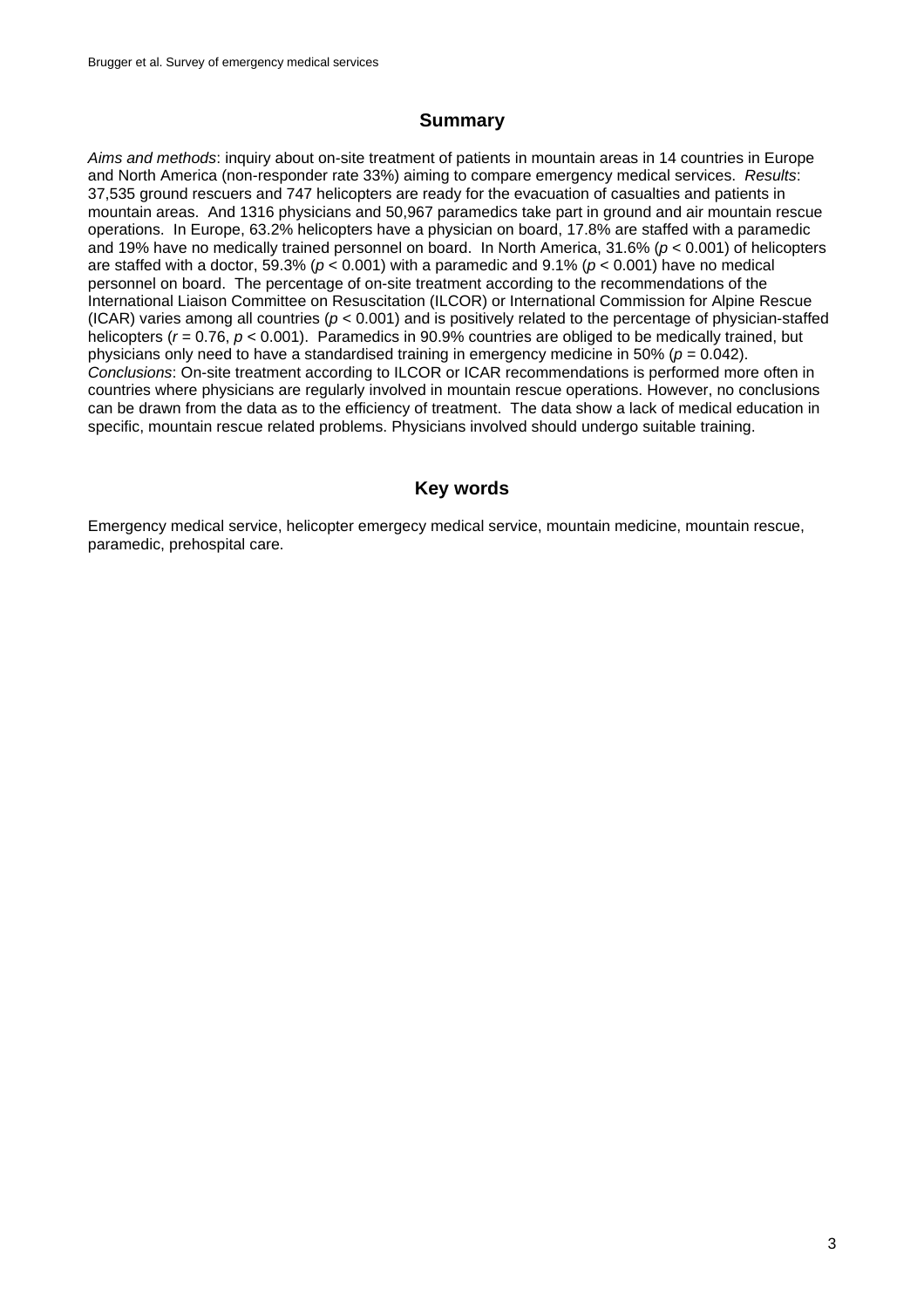## **Introduction**

The International Commission for Mountain Emergency Medicine (ICAR MEDCOM) is a subcommission of the International Commission for Alpine Rescue (ICAR) and represents the emergency medical systems in the mountains of 21 countries in Europe and North America. The Commission acts as a forum for mountain emergency medicine with the aim of establishing and publishing statements, recommendations and guidelines dealing with all medical aspects of mountain rescue.

Some retrospective studies on mountain rescue including ground and helicopter transport as well as medical on-site treatment, have been published in Scotland (Waddell, 1975; Hearns, 2001, 2003), England (Cowper-Smith, 1977; Guly, 1996), Switzerland (Lauber and Arnold, 1981; Helleberg, 1992; Durrer, 1993; Malacrida et al., 1993), France (Marsigny et al., 1999; Scrimgeour, 2003) and the European Alps (Hohlrieder et al., 2004; Lischke et al., 2001). Two studies deal with safety standards in air rescue (Kroesen, 1996) and the legal aspects of mountain rescue (Restellini, 1992). ICAR MEDCOM established consensus guidelines for the use of rescue helicopters in the mountains (Tomazin, 2003; Tomazin and Kovacs, 2003), as well as for the qualifications for emergency doctors in mountain rescue operations (Rammlmair et al., 2003) and training guidelines for rescue personnel (Elsensohn, 2003). Peters (2000, 2003a; Peters and Plotz, 1998) published several studies on mountain medical education, the professional profile (2003b), and mountaineering qualifications of physicians (2002) in Europe.

This study is the first international research on emergency medicine in the mountains aiming to establish a database about the different emergency medical services in Europe and North America. The results are expected to enable ICAR MEDCOM and other organisations dealing with medical aspects of mountain rescue to understand national differences of medical care in the mountains and to improve both authenticity and plausibility of standardised recommendations in the future.

## **Methods and materials**

This study is a cross-sectional inquiry using a standardised questionnaire with 47 items. The ICAR MEDCOM representatives, who are nominated by the mountain rescue services of the 21 member countries, were asked for participation and completion of the questionnaire. Participating representatives gathered data in cooperation with the responsible heads of the national emergency medical systems, mountain rescue services and public services of their country in September 2003. SPSS 7.5 (SPSS Inc., Chicago, IL, USA) software was used for statistical analysis and MEDLINE to search for the literature (1975 to the present) and citations for papers evaluating the national or international status of mountain rescue.

### **Results**

The following 14 out of 21 (66.7%) countries returned the completed questionnaire: Austria, Canada, Croatia, Czech Republic, England and Wales, Germany, Italy, Poland, Scotland, Slovakia, Slovenia, Spain, Switzerland, and the United States of America. 7 countries (33.3%) did not reply: Bulgaria, France, Ireland, Norway, Principality of Liechtenstein, Romania, and Sweden. Data specifications on geography and population of the countries are shown in Table 1. Out of all rescue operations 55.1% are carried out in the range of altitude 0 to 1500 m, 38.1% in the range of 1500 to 3000 m, 6.7% in the range of 3000 to 5000 m and 0.1% above 5000 m.

### *Ground Rescue Services*

Ground Rescue Services are defined here as mountain rescue organisations who work on the ground in mountain areas. Respective data are given in Table 2. In all the countries surveyed, there is an organised ground mountain rescue service. In 11 of 14 (78.6%) countries mountain areas are completely covered by the national ground rescue services. A governmental organisation is defined here as any organisation which is part of a regional or central government (e.g., national park service, fire brigade, police, army, state-run mountain rescue services), while nongovernmental organisations are any nonprofit organisations that are independent from government and based mainly on voluntarism (e.g., some mountain rescue services). Privately financed organisations charge the patient the costs of the rescue operation and/or are sustained by private grants without any governmental support. In contrast, financially sustained organisations are financed exclusively by governmental funds without charging the patient the costs of the rescue operation. In total, 97.4% of all ground rescuers belong to nonprofit organisations and 87.1% mountain rescuers are not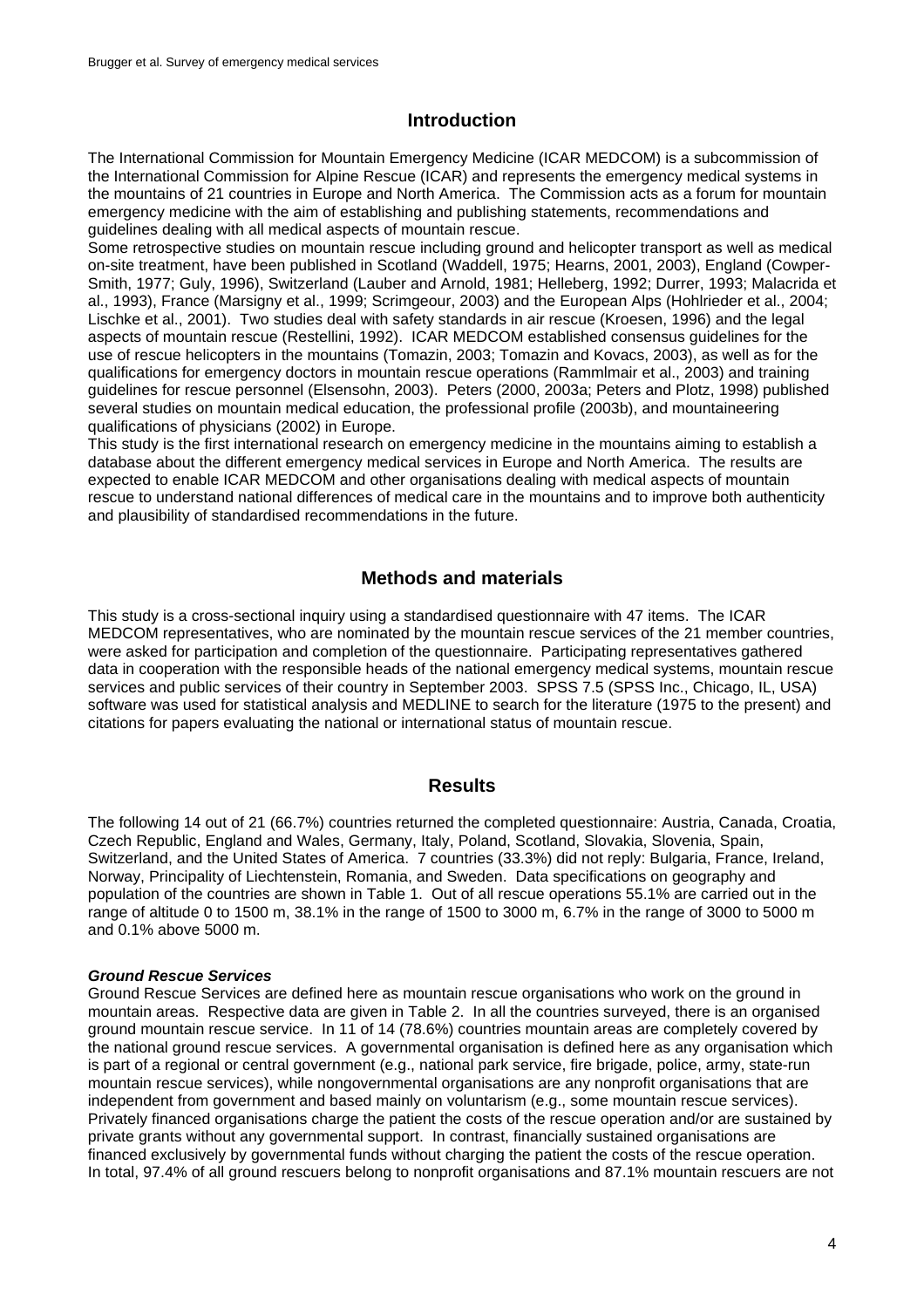paid for rescue operation on the ground (i.e., some of the ground rescuers in nonprofit organisations are paid for rescue operations).

### *Air Rescue Services*

In all countries that replied, there is a helicopter rescue service for evacuation of casualties or ill persons in mountain areas. In 5 of the 14 (35.7%) countries, mountain areas are completely covered by helicopters. Respective data are shown in Table 3. Rescue operations are defined as mountain rescue operations if the evacuation of casualties occurs in difficult, poorly accessible terrain that can not be performed by the ordinary emergency medical system, but only by especially trained members of the mountain rescue organisations. The definitions of governmental or nongovernmental and privately financed or financially sustained operators are equal to the definitions given above.

#### *Air rescue equipment*

Data on helicopter staffing with physicians and paramedics, medical equipment, frequencies of winch operations, flight ranges, and involvement of mountain rescuers in air rescue operations are shown in Table 4. Some mountain rescue helicopters are equipped with a winch or fixed line (centre line) for the evacuation of casualties when difficult terrain does not allow landing or hovering manoeuvre. The average range in flight minutes indicates the geographical range that is covered by the helicopter bases with helicopters used for the evacuation of injured or ill persons in the mountain areas. In all countries, mountain rescuers are involved in air rescue operations. In 4 of 14 (28.6%) countries, they are a regular part of the helicopter crew at the helicopter base; in the remaining 10 (71.4%) countries, they are picked up on demand by the helicopter during mountain rescue operations from prearranged places. In 5 of 14 countries (35.7%), mountain rescuers operating with helicopters are paid for their activities.

#### *Skill level of rescue medical care providers*

Frequencies and skill levels of physicians and paramedics involved in mountain rescue are given in Table 5. Physicians are available in all countries and paramedics in 11 of 14 (78.6%) countries that replied. In this inquiry, a paramedic is defined as any medically trained rescuer (minimum Basic Life Support). In the United States, intermediates (emergency medical technicians, EMT-Basic and EMT-Intermediate) have to be distinguished from EMT-Paramedics (basically referring to one with intubation and Advanced Life Support [ALS] drug capability), who have different training programmes, skills, and competences. We found significant differences among the countries in the equipment of helicopters with electrocardiographs (ECG), ALS drugs, and automated or nonautomated defibrillators (*p* < 0.001 chi-square test). Training in mountain rescue techniques is mandatory in 10 of 11 (90.9%) countries for paramedics and in 12 of 14 (85.7%, *p* = 0.59 Fisher's exact test n.s.) for physicians. In Poland, Scotland, and Switzerland, 59 to 100% of the paramedics are estimated to be able to perform ALS, in Canada the percentage is 25%, and in all remaining countries less than 7%. Paramedics are selected by their mountaineering abilities in 8 of 11 (72.7%) and physicians in 11 of 14 (78.6%, *p* = 0.55 Fisher's exact test n.s.) countries. While paramedics in 10 of 11 (90.9%) countries are obliged to be medically trained, only in 7 of 14 (50%, *p* = 0.042 Fisher's exact test) physicians are obliged to perform a standardised training programme in emergency medicine beyond that required as part of their original postgraduate training requirement. In Austria, Germany, Italy, Slovakia, Spain, and the United States, a total of 119 additional helicopters without medical equipment are available for the evacuation of uninjured persons or for recovering dead bodies (technical operations, data not shown).

### *Compliance with treatment guidelines*

Table 6 shows the frequencies of on-site treatment according to ILCOR or ICAR standards in relation to the respective percentages of helicopters staffed with physicians. The percentage of treatment according to international standards varies significantly among the questioned countries (*p* < 0.001 One Sample Kolmogorov-Smirnov test) and is positively correlated to the percentage of helicopters with physicians on board (*r* = 0.76, *p* < 0.001 Spearmen rank correlation).

#### **Discussion**

In the 14 European and North American countries questioned in this survey, 230 ground rescue services, totaling more than 37,500 rescuers, are ready for the evacuation and medical treatment of casualties and patients in mountain areas, covering the whole Alps and more than 75% of the mountains in the United States (Table 2). Also, 615 air rescue operators with 747 helicopters for the evacuation of casualties and patients cover more than 75% of the Alps, but less than 25% of the mountain areas in North America, reflecting the large remote areas with limited visitation (Tables 3 and 4). The data show the great value of volunteerism and the high grade of readiness in the field of mountain rescue in Europe and North America.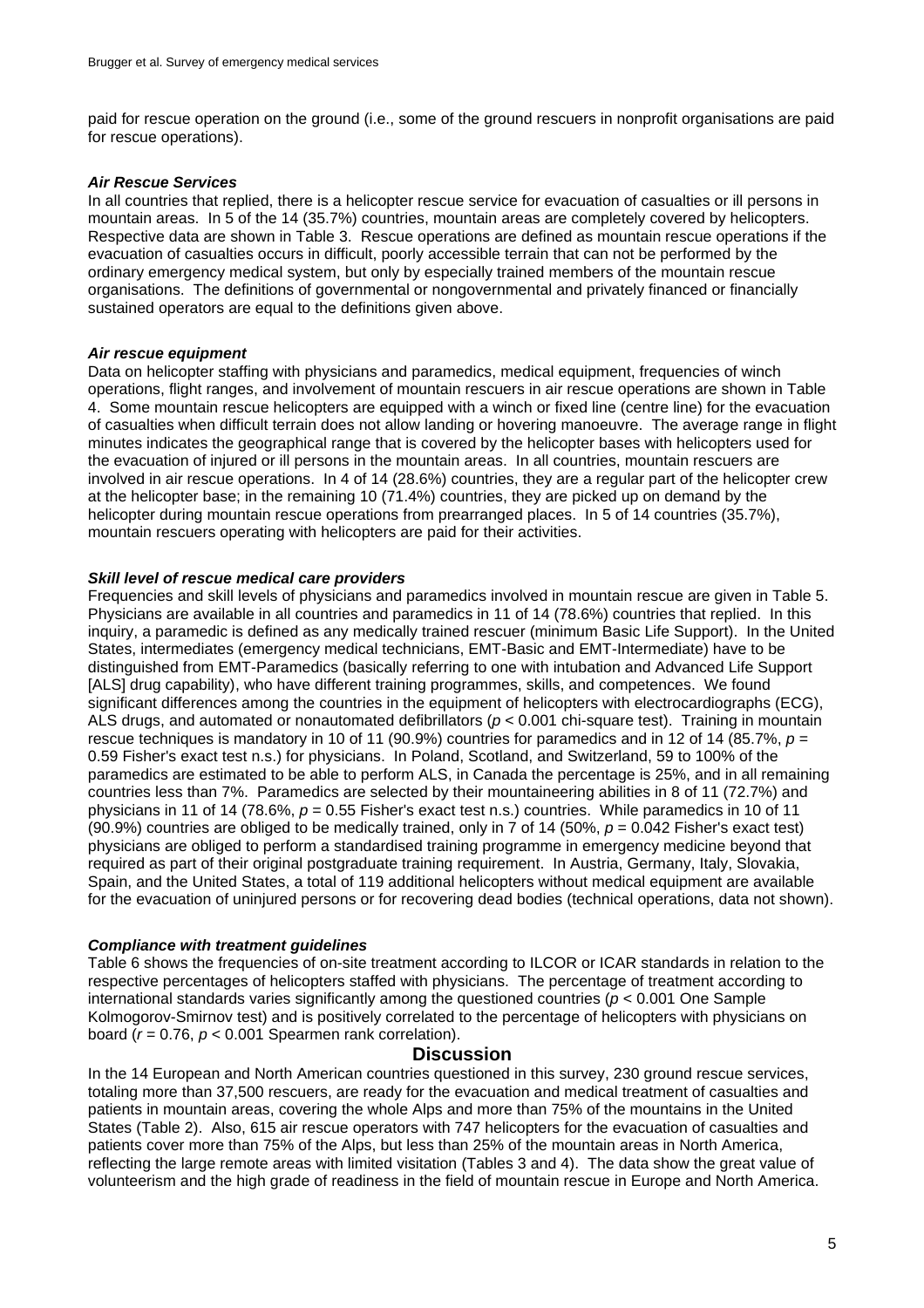We found significant differences between the emergency medical services in Europe and North America. In European countries, 6 out of 32 (18.8%) ground rescue services are privately financed and 26 (81.3%) are financially sustained by the governments, while in North America 174 out of 201 (86.6%) rescue services are privately financed and 27 (13.4%) are financially sustained (*p* < 0.001 chi-square test) (Table 2). Similarly, in Europe 21 out of 88 (23.9%) helicopter rescue operators are privately financed and 67 (76.1%) are financially sustained, in contrast to North America, where 367 out of 527 (69.6%) are privately financed and 160 (30.4%) are financially sustained (*p* < 0.001 chi-square test) (Table 3).

In Europe, 110 out of 174 (63.2%) helicopters are available with a physician on board, 31 (17.8%) are staffed with a paramedic, and 33 (19%) have no medically trained personnel on board. In North America, 181 of 573 (31.6%) helicopters are staffed with a doctor, 340 (59.3%) with a paramedic, and 52 (9.1%) have no medically trained personnel on board (*p* < 0.001 chi-square test) (Table 4). In considering this, significant differences in finance and legal issues that prohibit physicians in the United States from flying in rescue helicopters, in contrast to European countries, should be taken into account.

Altogether 1316 physicians participate actively in ground and air rescue operations, 1206 (91.6%) in Europe and 110 (8.4%) in North America. In Europe, 601 (49.8%) physicians are family physicians and general practitioners and 605 (50.2%) are specialists; in North America 33 (30%) physicians are family physicians or general practitioners and 77 (70%) are specialists (*p* < 0.001 chi-square test) (Table 5). In 11 countries, a total of 50,967 paramedics participate actively in ground and air rescue operations, 5597 (11%) in Europe and 45,370 (89%) in North America (*p* < 0.001, One Sample Kolmogorov-Smirnov test) (Table 5). Competence of paramedics in the performance of medical interventions, such as volume replacement, administration of ALS drugs and opioids, defibrillation, and orotracheal intubation varies among the different countries (Table 5). It should be noted that in North America the skills of a paramedic vary greatly from full ALS skills (according to ILCOR guidelines) in densely populated or high-demand locations to partial or no ALS skills in remote locations. In contrast, in many European countries, paramedics' ALS skills are restricted

due the fact that paramedics act as assistants to emergency physicians. Though medical equipment of the helicopters varies significantly in all countries, it is a positive result that 90% of all helicopters are equipped with ECG and automated or nonautomated defibrillators and 86% with ALS drugs. The inquiry also shows that the mission range of the helicopter rescue bases is 15 to 30 minutes in the Alps, while on the North American continent the respective range is more than 30 minutes, due to the large remote areas with limited visitation (Table 4).

In some Alpine countries (e.g., Austria and Switzerland), data show an excessive concentration of helicopters in relation to the geographical surface (Table 4) due to numerous sporting activities during the winter season. In these regions, evacuation of skiers and mountaineers with minor injuries is common. We assume that some operations are carried out without appropriate indication and personal, as well as technical resources for a helicopter rescue according to the standards approved by the International Commission for Mountain Emergency Medicine (Tomazin and Kovacs, 2003). The risk of using a helicopter for the evacuation of a casualty in mountain areas should be balanced with the patient's benefit. In 71% of the countries mountain rescuers are picked up on demand by the helicopter during mountain rescue operations (Table 4). This procedure is considered less efficient than a rescue team which is a part of the helicopter base, according to approved international guidelines that emphasize that "no delaying factors should be permitted" (Tomazin and Kovacs, 2003). Thus, keeping professional rescuers permanently on the helicopter base is considered the ideal condition for professional air rescue in mountainous terrain. However, frequency of rescue operations in the mountains, the availability of a sufficient number of rescuers, and financial considerations may play a role.

## **Limitations and Conclusions**

Generalization of this study is somewhat limited due to the nonresponder rate of 33.3% among the ICAR-MEDCOM member countries. Some missing, highly frequented mountainous countries such as France might have influenced the results, and a potential bias cannot be excluded with certainty. Moreover, objective comparison of staffing and equipping is limited due to the lack of injury severity-acuity data. Data show that on-site treatment of casualties and patients in the mountains according to ILCOR or ICAR recommendations is being performed more often in the countries where physicians are regularly involved in mountain rescue operations. Though it is not possible to draw any conclusion concerning the efficiency of on-site treatment and the patient's outcome in relation to whether physicians or ALS skilled paramedics are operating at the scene (Rammlmair et al., 2003), further research should be carried out to clarify this essential issue. The data show also a considerable lack of standardised education and training in specific, mountain rescue-related problems of emergency medicine for physicians who operate in mountain rescue. Respective protocols have been established jointly by the International Commission for Mountain Emergency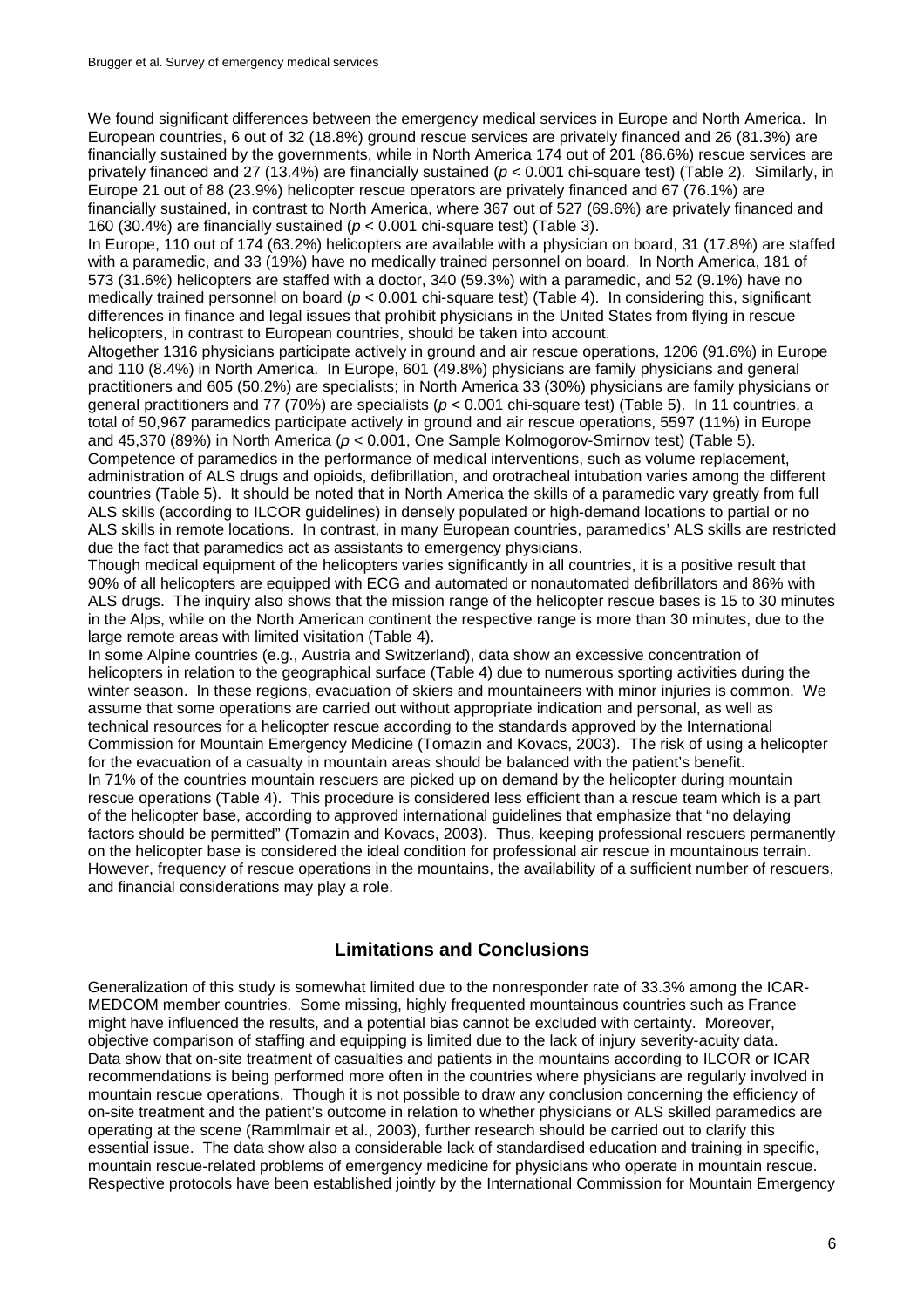Medicine ICAR MEDCOM, the Medical Commission of the International Mountaineering and Climbing Federation UIAA MEDCOM and the International Society of Mountain Medicine ISMM (Peters and Plotz 1998; Peters, 2000; Elsensohn, 2003). Ideally, physicians, paramedics and mountain rescuers in a helicopter mountain rescue team should be integrated as part of a regular flying crew wherever logistically and economically possible. This would enable the highest possible reliability for a safe evacuation of the casualty.

# **Acknowledgement**

The recommendations were approved at the annual ICAR MEDCOM meetings in Liechtenstein, April 15-17, 2004, and in Zakopane, Poland, October 13-17, 2004 (names are available through ICAR MEDCOM).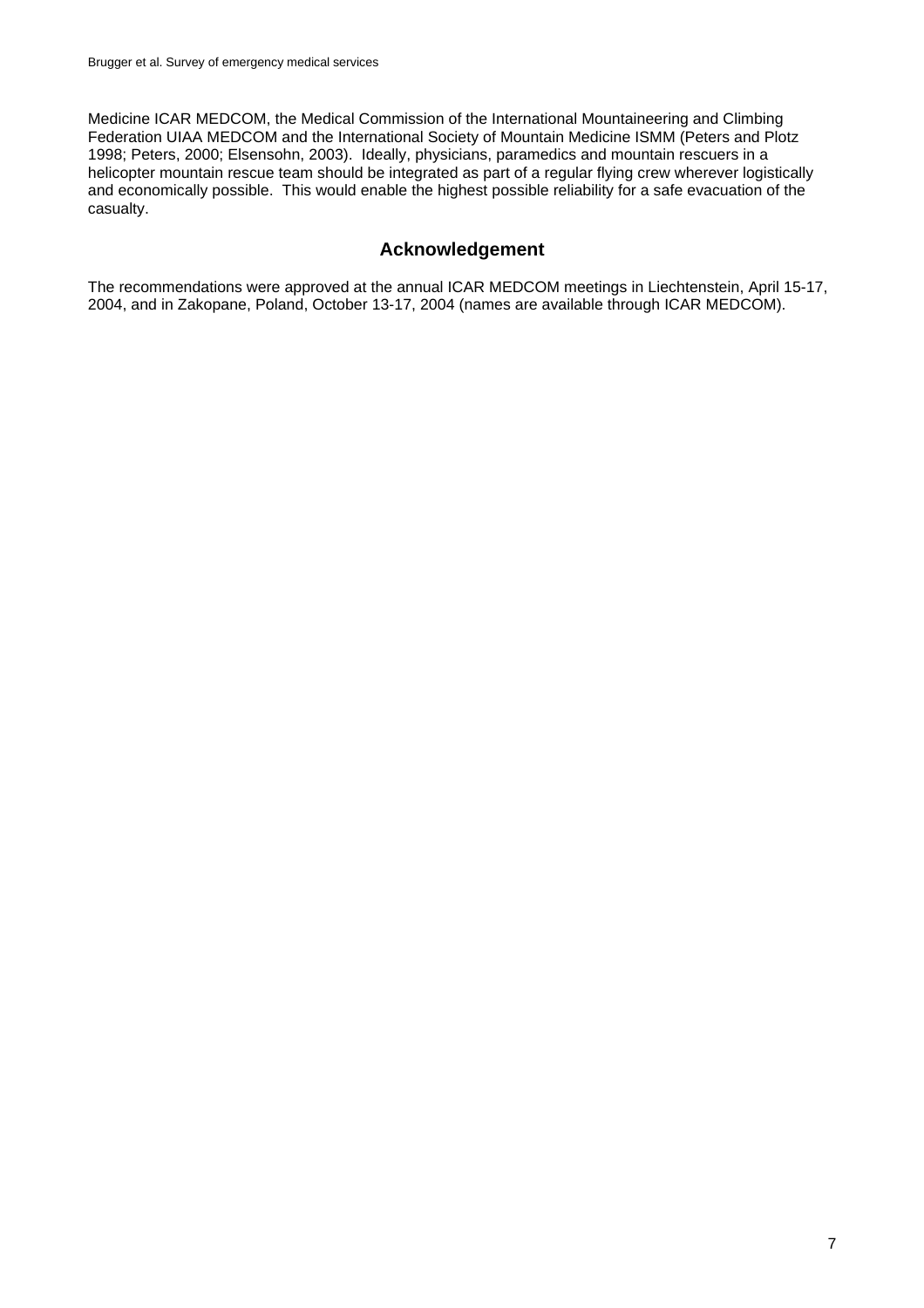## **References**

Cowper-Smith F. (1977). Mountain rescue in North Wales. Nurs. Times 73:1904-1906.

Durrer B. (1993). Characteristics of emergency therapy in mountain accidents. Ther. Umsch. 50:228-233. Elsensohn F. (2003). First aid training guidelines for mountain rescue service members. In: Consensus

Guidelines on Mountain Emergency Medicine and Risk Reduction. F. Elsensohn, ed. Stefanoni, Lecco; pp. 25-27.

Guly H.R. (1996). Medical aspects of the work of a moorland rescue team. Br. J. Sports Med. 30:260-263.

Hearns S.T. (2001). Mountain rescue medicine. Wilderness Environ. Med. 12:74-80.

Hearns S.T. (2003). The Scottish mountain rescue casualty study. Emerg. Med. J. 20:281-284.

Helleberg L. (1992). Expert physicians in the Swiss mountain rescue service. Lakartidningen 89:1172-1173.

Hohlrieder M., Eschertzhuber S., Schubert H., Zinnecker R., and Mair P. (2004). Severity and pattern of injury in Alpine fall accidents. High Alt. Med. Biol. 3:349-354.

Kroesen G.A. (1996). Risks and safety standards of flying intensive care units. Acta Anaesthesiol. Scand. Suppl 109:108-109.

Lauber A., and Arnold C. (1981). Statistics of Air Zermatt mountain rescue operations: Triage problems, practical examples. Z. Unfallmed. Berufskr. 74:29-37.

Lischke V., Byhahn C., Westphal K., and Kessler P. (2001). Mountaineering accidents in the European Alps: have the numbers increased in recent years? Wilderness Environ. Med. 12:74-80.

Malacrida R.L., Anselmi L.C., Genoni M., Bogen M., and Suter P.M. (1993). Helicopter mountain rescue of patients with head injury and/or multiple injuries in southern Switzerland 1980-1990. Injury 24:451-453.

Marsigny B., Lecoq-Jammes F., and Cauchy E. (1999). Medical mountain rescue in the Mont-Blanc massif. Wilderness Environ. Med. 10:152-156.

Peters P. (2000). Practical aspects in mountain medicine education. Wilderness Environ. Med. 11:262-268.

Peters P. (2002). Mountaineering and climbing techniques in the curriculum of mountain medicine education programs: a survey of the European Courses for Mountain Medicine. Wilderness Environ. Med. 13:59-65.

Peters P. (2003a). Recent Developments in Mountain Medicine Education. In: Consensus Guidelines on Mountain Emergency Medicine and Risk Reduction. F. Elsensohn, ed. Stefanoni, Lecco; pp. 89-94.

Peters P. (2003b). Personal and professional profile of mountain medicine physicians. Wilderness Environ. Med. 14:155-160.

Peters P., and Plotz W. (1998). Mountain medicine education in Europe. Wilderness Environ. Med. 9:19-27. Rammlmair G., Zafren K., and Elsensohn F. (2003). Qualifications for Emergency Doctors in Mountain

Rescue Operations. In: Consensus Guidelines on Mountain Emergency Medicine and Risk Reduction. F. Elsensohn, ed. Stefanoni, Lecco; pp. 31-32.

Restellini J.P. (1992). Medicolegal aspects of mountain rescue for the emergency physician and personnel. Schweiz. Z. Sportmed. 40:119-122.

Scrimgeour C. (2003). Mountain rescue medicine in France. Brit. Med. J. 327:17-18.

Tomazin I. (2003). Activation and Rational Use of Rescue Helicopters. In: Consensus Guidelines on Mountain Emergency Medicine and Risk Reduction. F. Elsensohn, ed. Stefanoni, Lecco; p. 85.

Tomazin I., and Kovacs T. (2003). International Commission for Mountain Emergency Medicine. Medical considerations in the use of helicopters in mountain rescue. High Alt. Med. Biol. 4:479-483.

Waddell G. (1975). Mountain rescue transport. Injury 6:306-308.

Address reprint requests to:

*Hermann Brugger, M.D.*

*International Commission for Mountain Emergency Medicine ICAR MEDCOM*

*Europastrasse 17*

*I-39031 Bruneck, Italy*

*E-mail:* brugger.med@pass.dnet.it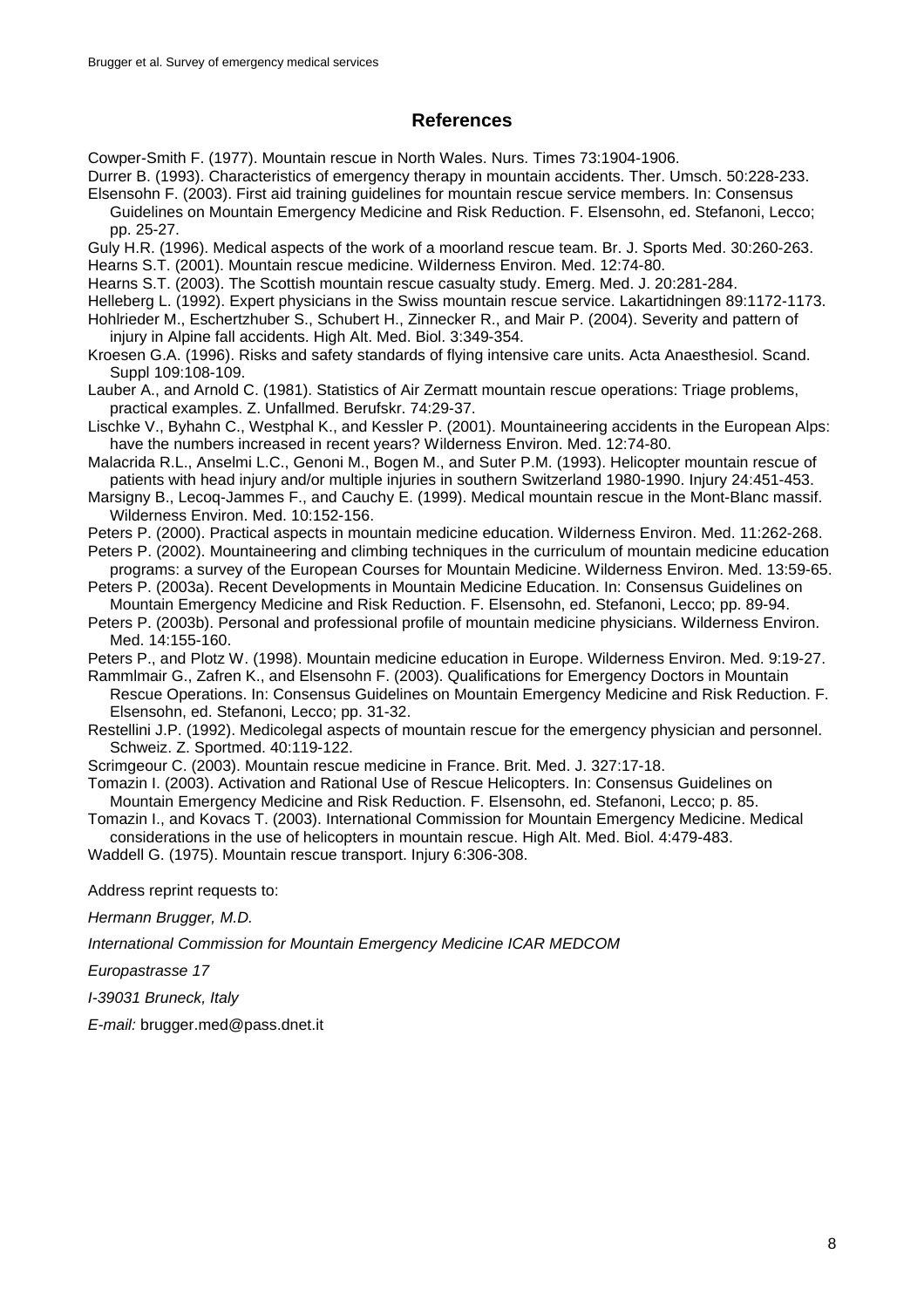|                                                                           | ${\bf A}^1$ | CA <sup>2</sup> | CH <sup>3</sup> | CR <sup>4</sup> | $CZ^5$ | $\mathbf{D}^6$ | $\mathbf{E+W}^7$ | ${\bf E^8}$ | т9      | $PL^{10}$ | SCO <sup>11</sup> | SK <sup>12</sup> | SLO <sup>13</sup> | USA <sup>14</sup> |
|---------------------------------------------------------------------------|-------------|-----------------|-----------------|-----------------|--------|----------------|------------------|-------------|---------|-----------|-------------------|------------------|-------------------|-------------------|
| Geographical surface $(km^2)$                                             | 82,000      | 9.984.670       | 40,000          | 56,500          | 79,000 | 357.023        | 151.200          | 506,000     | 301,300 | 312,700   | 175,500           | 49,000           | 20,200            | 9,162,000         |
| Highest peak (m)                                                          | 3797        | 5959            | 4515            | 1834            | 1602   | 3000           | 1085             | 3718        | 4810    | 2499      | 1344              | 2655             | 2863              | 6194              |
| Inhabitants (millions)                                                    | 8           | 31.8            | 7.2             | 4.5             | 10     | 82.4           | 50               | 41.8        | 58      | 38.8      | 5                 | 5.4              | 2                 | 290               |
| Range of altitude (m) where mountain<br>rescue operations are carried out |             |                 |                 |                 |        |                |                  |             |         |           |                   |                  |                   |                   |
| 0-1500                                                                    | 15%         | 0%              | 10%             | 95%             | 97%    | 60%            | 100%             | 30%         | 50%     | 90%       | 100%              | 60%              | 50%               | 14%               |
| 1500-3000                                                                 | 70%         | 80%             | 60%             | 5%              | 3%     | 40%            | 0%               | 60%         | 45%     | 10%       | 0%                | 40%              | 50%               | 70%               |
| 3000-5000                                                                 | 15%         | 19%             | 30%             | 0%              | 0%     | 0%             | 0%               | 10%         | 5%      | 0%        | 0%                | 0%               | 0%                | 15%               |
| >5000                                                                     | 0%          | 1%              | 0%              | 0%              | 0%     | 0%             | 0%               | 0%          | 0%      | 0%        | 0%                | 0%               | 0%                | 1%                |

Table 1: Geography and population living in mountain areas of the countries, distribution of mountain rescue operations in relation to the altitude. <sup>1</sup>Austria, <sup>2</sup>Canada, <sup>3</sup>Switzerland, <sup>4</sup>Croatia, <sup>5</sup>Czech Republic, <sup>6</sup> <sup>7</sup>England and Wales, <sup>8</sup>Spain, <sup>9</sup>Italy, <sup>10</sup>Poland, <sup>11</sup>Scotland, <sup>12</sup>Slovakia, <sup>13</sup>Slovenia, <sup>14</sup>United States of America.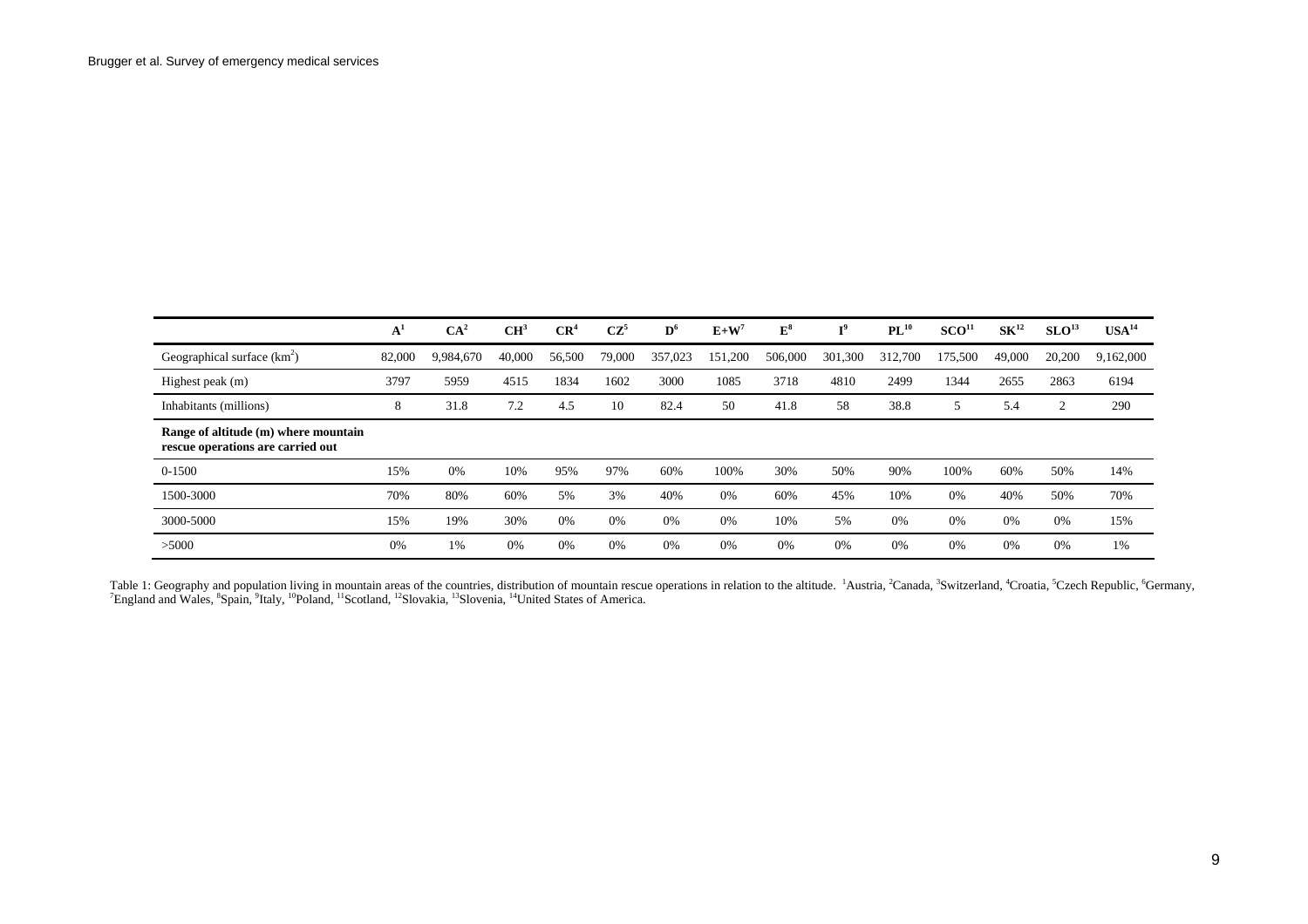|                                                              | $A^1$                        | CA <sup>2</sup>   | CH <sup>3</sup>           | CR <sup>4</sup>         | $CZ^5$                    | $\mathbf{D}^6$            | $E+W^7$                   | $\mathbf{E}^{\mathbf{8}}$ | $I^9$                     | $\mathbf{PL}^{10}$          | SCO <sup>11</sup>         | $\mathbf{SK}^{12}$           | SLO <sup>13</sup>   | $\mathbf{USA}^{14}$ | <b>Total</b>          |
|--------------------------------------------------------------|------------------------------|-------------------|---------------------------|-------------------------|---------------------------|---------------------------|---------------------------|---------------------------|---------------------------|-----------------------------|---------------------------|------------------------------|---------------------|---------------------|-----------------------|
| Mountain areas covered by<br>ground mountain rescue services | 100%                         | $<$ 25%           | 100%                      | 100%                    | 100%                      | 100%                      | 100%                      | 100%                      | 100%                      | 100%                        | 100%                      | >75%                         | 100%                | >75%                |                       |
| Ground mountain rescue services total                        | 3<br>$(100\%)$               | 51<br>$(100\%)$   | 4<br>$(100\%)$            | $(100\%)$               | $(100\%)$                 | $(100\%)$                 | $\mathbf{2}$<br>$(100\%)$ | 5<br>$(100\%)$            | 7<br>$(100\%)$            | $\mathbf{2}$<br>$(100\%)$   | $\mathbf{2}$<br>$(100\%)$ | 3<br>$(100\%)$               | $(100\%)$           | 150<br>$(100\%)$    | 233<br>$(100\%)$      |
| Governmental                                                 | $\mathfrak{D}$<br>$(66.7\%)$ | 6<br>$(11.8\%)$   | (25%)                     | $\Omega$<br>$(0\%)$     | $\Omega$<br>$(0\%)$       | $\Omega$<br>$(0\%)$       | $(50\%)$                  | 5<br>$(100\%)$            | 5<br>$(71.4\%)$           | $\Omega$<br>$(0\%)$         | (50%                      | (33.3%)                      | $\Omega$<br>$(0\%)$ | 15<br>$(10\%)$      | 37<br>$(15.9\%)$      |
| Nongovernmental                                              | (33.3%)                      | 45<br>$(88.2\%)$  | 3<br>(75%)                | $(100\%)$               | $(100\%)$                 | $(100\%)$                 | $(50\%)$                  | $\overline{0}$<br>$(0\%)$ | 2<br>$(28.6\%)$           | $\overline{c}$<br>$(100\%)$ | (50%)                     | $\overline{2}$<br>$(66.7\%)$ | $(100\%)$           | 135<br>$(90\%)$     | 196<br>$(84.1\%)$     |
| Financially sustained                                        | 3<br>$(100\%)$               | 11<br>$(21.6\%)$  | (25%)                     | $\mathbf{0}$<br>$(0\%)$ | $(100\%)$                 | $(100\%)$                 | $(50\%)$                  | 5<br>$(100\%)$            | $(100\%)$                 | 2<br>$(100\%$               | (50%                      | 3<br>$(100\%)$               | (100%               | 16<br>(10.7%        | 53<br>(22.7%)         |
| Privately financed                                           | $\mathbf{0}$<br>$(0\%)$      | 40<br>$(78.4\%)$  | 3<br>(75%)                | $(100\%)$               | $\theta$<br>$(0\%)$       | $\mathbf{0}$<br>$(0\%)$   | $(50\%)$                  | $\overline{0}$<br>$(0\%)$ | $\mathbf{0}$<br>$(0\%)$   | $\overline{0}$<br>$(0\%)$   | $(50\%)$                  | $\overline{0}$<br>$(0\%)$    | $\theta$<br>$(0\%)$ | 134<br>$(89.3\%)$   | <b>180</b><br>(77.3%) |
| <b>Ground mountain rescuers total</b>                        | 9000<br>$(100\%)$            | 1020<br>$(100\%)$ | 3150<br>$(100\%)$         | 250<br>$(100\%)$        | 550<br>$(100\%)$          | 4280<br>$(100\%)$         | 2520<br>$(100\%)$         | 300<br>$(100\%)$          | 7735<br>$(100\%)$         | 1778<br>$(100\%)$           | 1100<br>$(100\%)$         | 702<br>$(100\%$              | 785<br>$(100\%)$    | 4365<br>$(100\%)$   | 3,7535<br>$(100\%)$   |
| Governmental                                                 | $\mathbf{0}$<br>$(0\%)$      | 120<br>$(11.8\%)$ | $\overline{0}$<br>$(0\%)$ | $\mathbf{0}$<br>$(0\%)$ | $\overline{0}$<br>$(0\%)$ | $\overline{0}$<br>$(0\%)$ | 20<br>$(0.8\%)$           | 300<br>$(100\%)$          | $\overline{0}$<br>$(0\%)$ | $\overline{0}$<br>$(0\%)$   | 100<br>$(9.1\%)$          | 82<br>(11.7%)                | 20<br>$(2.5\%)$     | 320<br>$(7.3\%)$    | 962<br>$(2.6\%)$      |
| Nongovernmental                                              | 9000<br>$(100\%$             | 900<br>$(88.2\%)$ | 3150<br>$(100\%)$         | 250<br>$(100\%)$        | 550<br>$(100\%)$          | 4280<br>$(100\%)$         | 2500<br>$(99.2\%)$        | $\overline{0}$<br>$(0\%)$ | 7735<br>$(100\%)$         | 1778<br>$(100\%)$           | 1000<br>$(90.9\%)$        | 620<br>(88.3%)               | 765<br>$(97.5\%)$   | 4045<br>(92.7%)     | 36,573<br>$(97.4\%)$  |
| Paid                                                         | $\mathbf{0}$<br>$(0\%)$      | 920<br>$(90.2\%)$ | 3150<br>$(100\%)$         | $\mathbf{0}$<br>$(0\%)$ | 50<br>$(9.1\%)$           | $\overline{0}$<br>$(0\%)$ | 20<br>$(0.8\%)$           | 300<br>$(100\%)$          | $\overline{0}$<br>$(0\%)$ | 78<br>(4.4%)                | 100<br>$(9.1\%)$          | 82<br>(11.7%)                | 20<br>$(2.5\%)$     | 130<br>(3%)         | 4850<br>$(12.9\%)$    |
| Not paid                                                     | 9000<br>$(100\%)$            | 100<br>$(9.8\%)$  | $\Omega$<br>$(0\%)$       | 250<br>$(100\%)$        | 500<br>$(90.9\%)$         | 4280<br>$(100\%)$         | 2500<br>$(99.2\%)$        | $\Omega$<br>$(0\%)$       | 7735<br>$(100\%$          | 1700<br>$(95.6\%)$          | 1000<br>$(90.9\%)$        | 620<br>$(88.3\%)$            | 765<br>$(97.5\%)$   | 4235<br>(97%        | 32685<br>$(87.1\%)$   |

Table 2: Ground mountain rescue services (organisations) and ground mountain rescuers available in the countries, separated into governmental and nongovernmental operators, financially sustained by governmental funds or completely privately financed (organisations) and paid or not paid (rescuers, apart from administrative personnel). <sup>1</sup>Austria, <sup>2</sup>Canada, <sup>3</sup>Switzerland, <sup>4</sup>Croatia, <sup>5</sup>Czech Republic, <sup>6</sup>Germany, <sup>7</sup>England and Wales, <sup>8</sup> <sup>10</sup>Poland, <sup>11</sup>Scotland, <sup>12</sup>Slovakia, <sup>13</sup>Slovenia, <sup>14</sup>United States of America.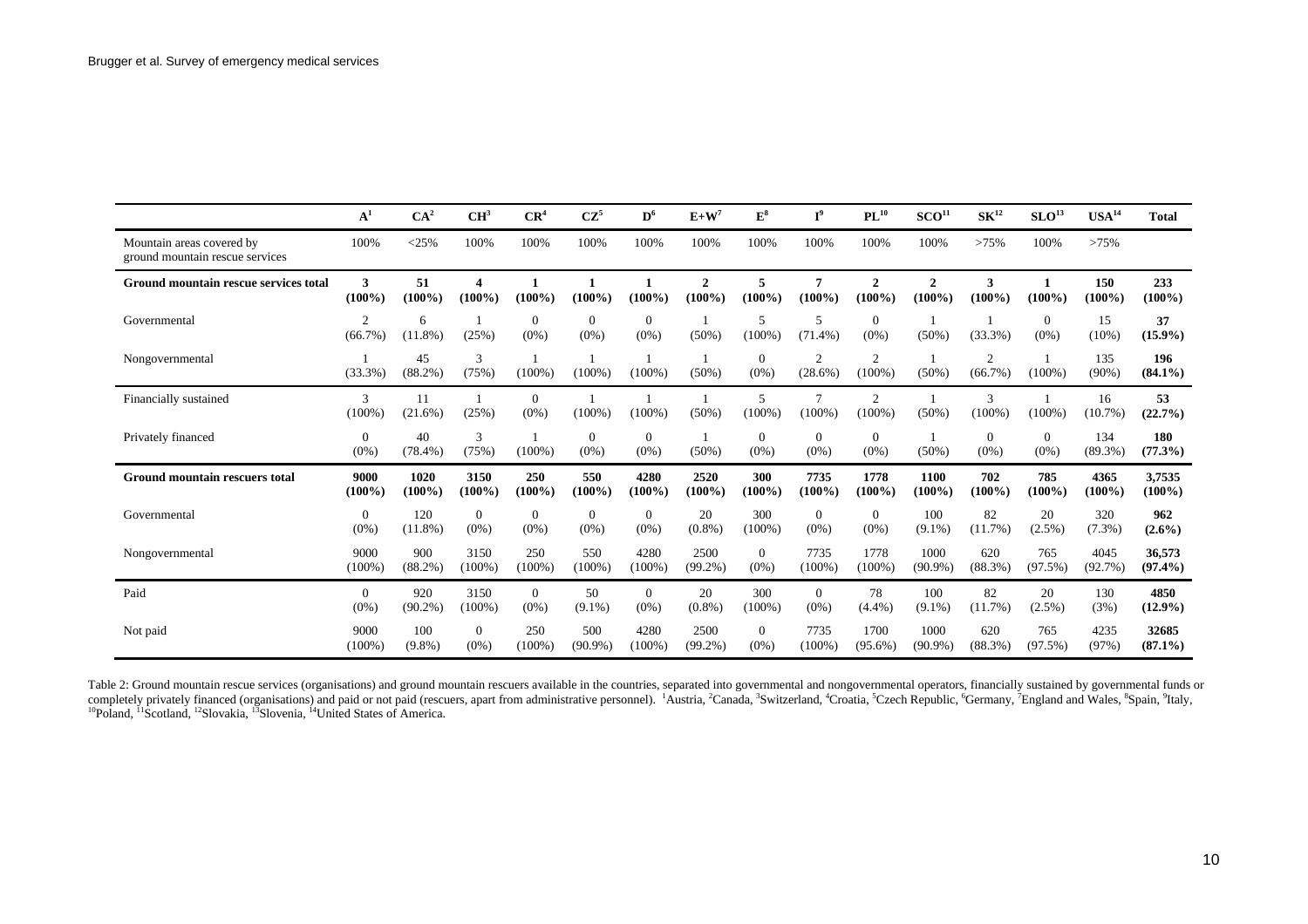|                                                         | ${\bf A^1}$       | CA <sup>2</sup>  | CH <sup>3</sup>                 | CR <sup>4</sup>             | $CZ^5$                    | $\mathbf{D}^6$             | $E+W^7$          | ${\bf E^8}$         | $T^9$                     | $PL^{10}$           | SCO <sup>11</sup>            | SK <sup>12</sup>          | SLO <sup>13</sup>           | USA <sup>14</sup> | <b>Total</b>      |
|---------------------------------------------------------|-------------------|------------------|---------------------------------|-----------------------------|---------------------------|----------------------------|------------------|---------------------|---------------------------|---------------------|------------------------------|---------------------------|-----------------------------|-------------------|-------------------|
| Mountain areas covered by<br>helicopter rescue services | 100%              | $<$ 25%          | 100%                            | 100%                        | 100%                      | 100%                       | 100%             | 50-75%              | >75%                      | $<$ 25%             | 100%                         | 100%                      | 100%                        | $<$ 25%           |                   |
| Mountain rescue operations*                             | 25-50%            | 25-50%           | 25-50%                          | 10-25%                      | $< 5\%$                   | 50-75%                     | >75%             | >75%                | 50-75%                    | 10-25%              | >75%                         | 50-75%                    | >75%                        | $5 - 10%$         |                   |
| Helicopter rescue operators total                       | 6<br>$(100\%)$    | 21<br>$(100\%)$  | 3<br>$(100\%)$                  | $\mathbf{2}$<br>$(100\%)$   | 5<br>(100%)               | 5<br>$(100\%)$             | 11<br>$(100\%)$  | 23<br>$(100\%)$     | 22<br>$(100\%)$           | 4<br>$(100\%)$      | 3<br>$(100\%)$               | $\mathbf{2}$<br>$(100\%)$ | $\mathbf{2}$<br>$(100\%)$   | 506<br>$(100\%)$  | 615<br>$(100\%)$  |
| Governmental                                            | $(16.7\%)$        | 6<br>(28.6%)     | $\Omega$<br>$(0\%)$             | $\overline{c}$<br>$(100\%)$ | $\overline{2}$<br>(40%)   | $\overline{c}$<br>(40%)    | $(9.1\%)$        | 23<br>$(100\%)$     | 22<br>$(100\%)$           | 4<br>$(100\%)$      | $\bigcap$<br>$(66.7\%)$      | $\sim$<br>$(100\%)$       | $\bigcap$<br>$(100\%)$      | 143<br>(28.3%)    | 212<br>$(34.5\%)$ |
| Nongovernmental                                         | $(83.3\%)$        | 15<br>$(71.4\%)$ | 3<br>$(100\%)$                  | $\theta$<br>$(0\%)$         | $\mathcal{R}$<br>$(60\%)$ | $\mathcal{R}$<br>$(60\%)$  | 10<br>$(90.9\%)$ | $\Omega$<br>$(0\%)$ | $\overline{0}$<br>$(0\%)$ | $\Omega$<br>$(0\%)$ | (33.3%)                      | $\Omega$<br>$(0\%)$       | $\Omega$<br>$(0\%)$         | 363<br>(71.7%)    | 403<br>$(65.5\%)$ |
| Financially sustained                                   | $\sim$<br>(33.3%) | $(52.4\%)$       | $\overline{0}$<br>$(0\%)$       | $\overline{2}$<br>$(100\%)$ | $(100\%)$                 | $\overline{2}$<br>$(40\%)$ | $(9.1\%)$        | 23<br>$(100\%)$     | 22<br>$(100\%)$           | 4<br>$(100\%)$      | $\overline{c}$<br>$(66.7\%)$ | ി<br>$(100\%)$            | $\overline{c}$<br>$(100\%)$ | 149<br>(29.4%     | 227<br>$(36.9\%)$ |
| Privately financed                                      | 4<br>$(66.7\%)$   | 10<br>$(47.6\%)$ | $\sim$<br>$\Delta$<br>$(100\%)$ | $\theta$<br>$(0\%)$         | $\Omega$<br>$(0\%)$       | 3<br>$(60\%)$              | 10<br>$(90.9\%)$ | $\theta$<br>$(0\%)$ | $\theta$<br>$(0\%)$       | $\theta$<br>$(0\%)$ | (33.3%)                      | $\Omega$<br>$(0\%)$       | $\Omega$<br>$(0\%)$         | 357<br>$(70.6\%)$ | 388<br>$(63.1\%)$ |

Table 3: Helicopter rescue operators available for the evacuation of injured casualties or ill persons in mountain areas, separated into governmental and nongovernmental operators, financially sustained by governmental funds or completely privately financed (bill to the patient, private grants). \* Intended as an evacuation of casualties in difficult, hardly accessible terrain, performed by especially trained rescue teams. <sup>1</sup>Austria, <sup>2</sup>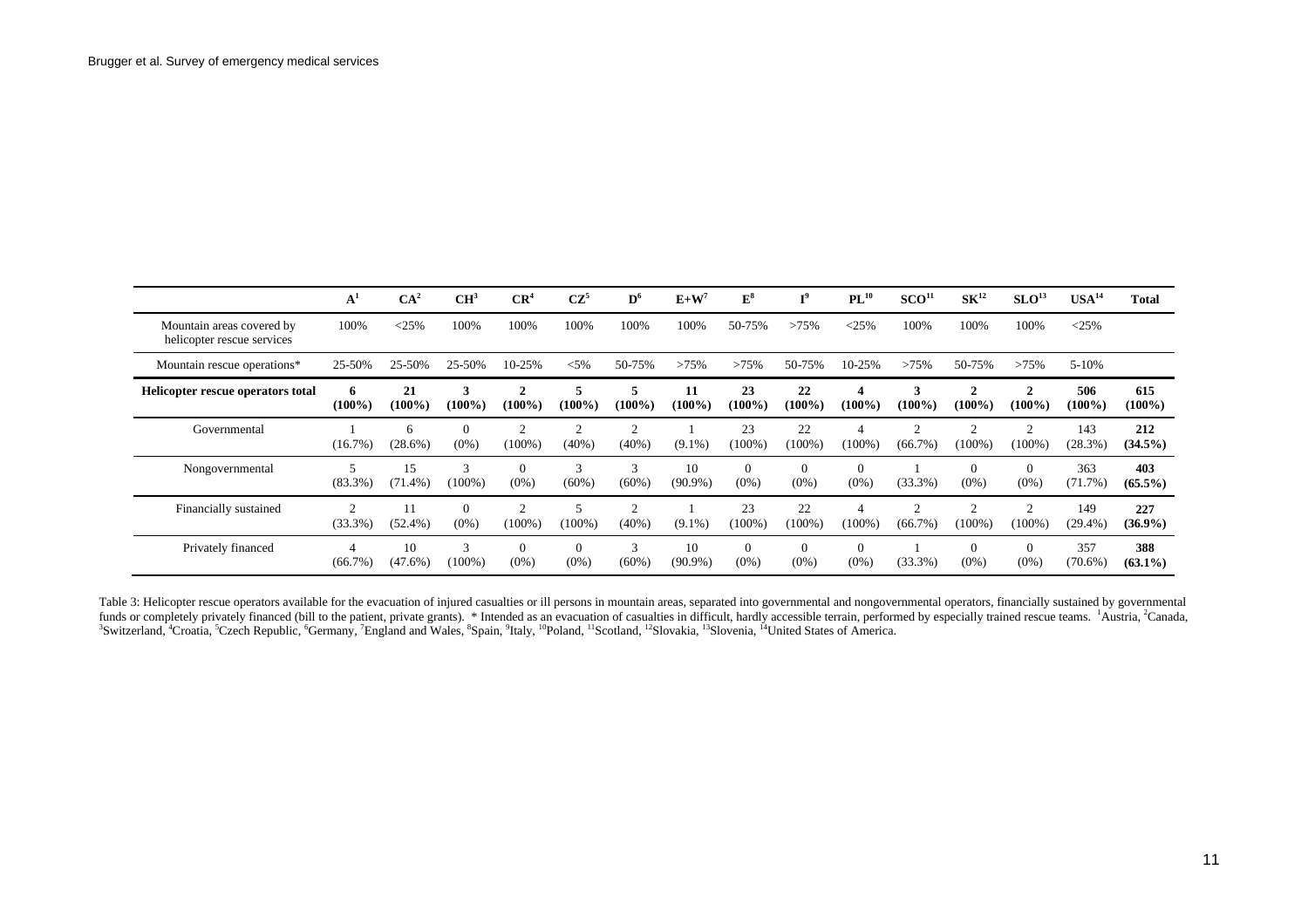|                                            | $A^1$            | CA <sup>2</sup>     | CH <sup>3</sup>              | CR <sup>4</sup>             | $CZ^5$                     | $D^6$                        | $E+W^7$             | $E^8$                | $I^9$               | $\mathbf{PL}^{10}$        | SCO <sup>11</sup>                  | $\mathbf{SK}^{12}$           | SLO <sup>13</sup>           | $\n  USA14\n$     | <b>Total</b>      |
|--------------------------------------------|------------------|---------------------|------------------------------|-----------------------------|----------------------------|------------------------------|---------------------|----------------------|---------------------|---------------------------|------------------------------------|------------------------------|-----------------------------|-------------------|-------------------|
| <b>Helicopters total:</b>                  | 30<br>$(100\%)$  | 70<br>$(100\%)$     | 28<br>$(100\%)$              | 4<br>$(100\%)$              | 13<br>$(100\%)$            | 8<br>$(100\%)$               | 15<br>$(100\%)$     | 26<br>$(100\%)$      | 35<br>$(100\%)$     | $\mathbf{2}$<br>$(100\%)$ | 4<br>$(100\%)$                     | 7<br>$(100\%)$               | $\overline{2}$<br>$(100\%)$ | 503<br>$(100\%)$  | 747<br>$(100\%)$  |
| Staffed with physician                     | 20<br>$(66.7\%)$ | $\Omega$<br>$(0\%)$ | 17<br>$(60.7\%)$             | $\overline{4}$<br>$(100\%)$ | 10<br>$(76.9\%)$           | $\overline{5}$<br>$(62.5\%)$ | $\Omega$<br>$(0\%)$ | 19<br>$(73.1\%)$     | 25<br>$(71.4\%)$    | $(50\%)$                  | 2<br>$(50\%)$                      | $\sim$<br>$(71.4\%)$         | 2<br>$(100\%)$              | 181<br>(36%)      | 291<br>(39%)      |
| Staffed with paramedic                     | 5<br>$(16.7\%)$  | 70<br>$(100\%)$     | $\tau$<br>(25%)              | $\Omega$<br>$(0\%)$         | $\Omega$<br>$(0\%)$        | $(12.5\%)$                   | 15<br>$(100\%)$     | $\Omega$<br>$(0\%)$  | $\Omega$<br>$(0\%)$ | $(50\%)$                  | 2<br>$(50\%)$                      | $\Omega$<br>$(0\%)$          | $\Omega$<br>$(0\%)$         | 270<br>$(53.7\%)$ | 371<br>$(49.7\%)$ |
| Without medically trained personnel        | 5<br>(16.7%)     | $\Omega$<br>$(0\%)$ | $\overline{4}$<br>$(14.3\%)$ | $\theta$<br>$(0\%)$         | 3<br>$(23.1\%)$            | 2<br>(25%)                   | $\theta$<br>$(0\%)$ | $\tau$<br>$(26.9\%)$ | 10<br>$(28.6\%)$    | $\theta$<br>$(0\%)$       | $\Omega$<br>$(0\%)$                | $\mathbf{2}$<br>$(28.6\%)$   | $\Omega$<br>$(0\%)$         | 52<br>$(10.3\%)$  | 85<br>$(11.4\%)$  |
| Equipped with ECG monitoring               | 25<br>$(83.3\%)$ | 70<br>$(100\%)$     | 10<br>$(35.7\%)$             | (25%)                       | 10<br>$(76.9\%)$           | 6<br>(75%)                   | 15<br>$(100\%)$     | 26<br>$(100\%)$      | 35<br>$(100\%)$     | $(50\%)$                  | $\boldsymbol{\Delta}$<br>$(100\%)$ | 5<br>$(71.4\%)$              | 2<br>$(100\%)$              | 465<br>$(92.4\%)$ | 675<br>$(90.4\%)$ |
| Equipped with ALS drugs                    | 20<br>$(66.6\%)$ | 70<br>$(100\%)$     | 20<br>$(71.4\%)$             | (25%)                       | 10<br>$(76.9\%)$           | 5<br>$(62.5\%)$              | 15<br>$(100\%)$     | 19<br>$(73.1\%)$     | 22<br>$(62.9\%)$    | $(50\%)$                  | $\boldsymbol{\Delta}$<br>$(100\%)$ | 5<br>$(71.4\%)$              | $\overline{2}$<br>$(100\%)$ | 450<br>$(89.5\%)$ | 644<br>$(86.2\%)$ |
| Equipped with nonautomated defibrillators  | 20<br>$(66.6\%)$ | 20<br>$(28.6\%)$    | 18<br>$(64.3\%)$             | $\theta$<br>$(0\%)$         | $\mathbf{8}$<br>$(61.5\%)$ | $\overline{5}$<br>$(62.5\%)$ | 15<br>$(100\%)$     | 19<br>$(73.1\%)$     | 15<br>$(42.9\%)$    | $(50\%)$                  | $\Omega$<br>$(0\%)$                | 5<br>$(71.4\%)$              | 2<br>$(100\%)$              | 453<br>$(90.1\%)$ | 581<br>$(77.7\%)$ |
| Equipped with automated defibrillators     | 5<br>$(16.7\%)$  | 50<br>$(71.4\%)$    | $\overline{2}$<br>$(7.1\%)$  | (25%)                       | 2<br>(15.4%                | $\Omega$<br>$(0\%)$          | $\theta$<br>$(0\%)$ | $\Omega$<br>$(0\%)$  | $\tau$<br>(20%)     | $\theta$<br>$(0\%)$       | $\overline{4}$<br>$(100\%)$        | $\Omega$<br>$(0\%)$          | $\Omega$<br>$(0\%)$         | 22<br>(4.4%)      | 93<br>$(12.4\%)$  |
| Equipped with winch or centre line         | 30<br>$(100\%)$  | 40<br>$(57.1\%)$    | 28<br>$(100\%)$              | 2<br>$(50\%)$               | 5<br>(38.5%)               | 8<br>$(100\%)$               | 5<br>$(33.3\%)$     | 9<br>$(34.6\%)$      | 28<br>$(80\%)$      | $(50\%)$                  | 4<br>$(100\%)$                     | $\overline{4}$<br>$(57.1\%)$ | 2<br>$(100\%)$              | 55<br>$(10.9\%)$  | 221<br>$(29.6\%)$ |
| Winch (or fixed rope) operations           | 10-25%           | 5-10%               | 10-25%                       | $< 5\%$                     | $< 5\%$                    | $< 5\%$                      | 50-75%              | $< 5\%$              | 25-50%              | $< 5\%$                   | >75%                               | 25-50%                       | 25-50%                      | $< 5\%$           |                   |
| Average range in flight minutes            | $15 - 30$        | $30 - 60$           | 15-30                        | $30 - 60$                   | 15-30                      | 15-30                        | $30 - 60$           | 15-30                | 15-30               | $15 - 30$                 | $30 - 60$                          | $15 - 30$                    | $15-30$                     | $>60$             |                   |
| National criteria for helicopter equipment | No               | <b>No</b>           | Yes                          | Yes                         | Yes                        | Yes                          | No                  | Yes                  | Yes                 | No                        | No                                 | Yes                          | Yes                         | Yes               |                   |
| Mountain rescuers involved                 | a                | a                   | b                            | b                           | B                          | a                            | b                   | b                    | a                   | b                         | b                                  | $\mathbf b$                  | b                           | b                 |                   |
| Mountain rescuers paid                     | N <sub>o</sub>   | Yes                 | Yes                          | N <sub>0</sub>              | N <sub>o</sub>             | N <sub>o</sub>               | No                  | Yes                  | Yes                 | N <sub>o</sub>            | No                                 | Yes                          | N <sub>0</sub>              | N <sub>o</sub>    |                   |

Table 4: Helicopter staff, medical and technical equipment, and involvement of mountain rescuers. \* a = rescuers as a constant part of the helicopter crew; b = rescuers picked up on demand during the rescue operation. <sup>1</sup>Austria, <sup>2</sup>Canada, <sup>3</sup>Switzerland, <sup>4</sup>Croatia, <sup>5</sup>Czech Republic, <sup>6</sup>Germany, <sup>7</sup>England and Wales, <sup>8</sup>Spain, <sup>9</sup>Italy, <sup>10</sup>Poland, <sup>11</sup>Scotland, <sup>12</sup>Slovakia, <sup>13</sup>Slovenia, <sup>14</sup>United States of America.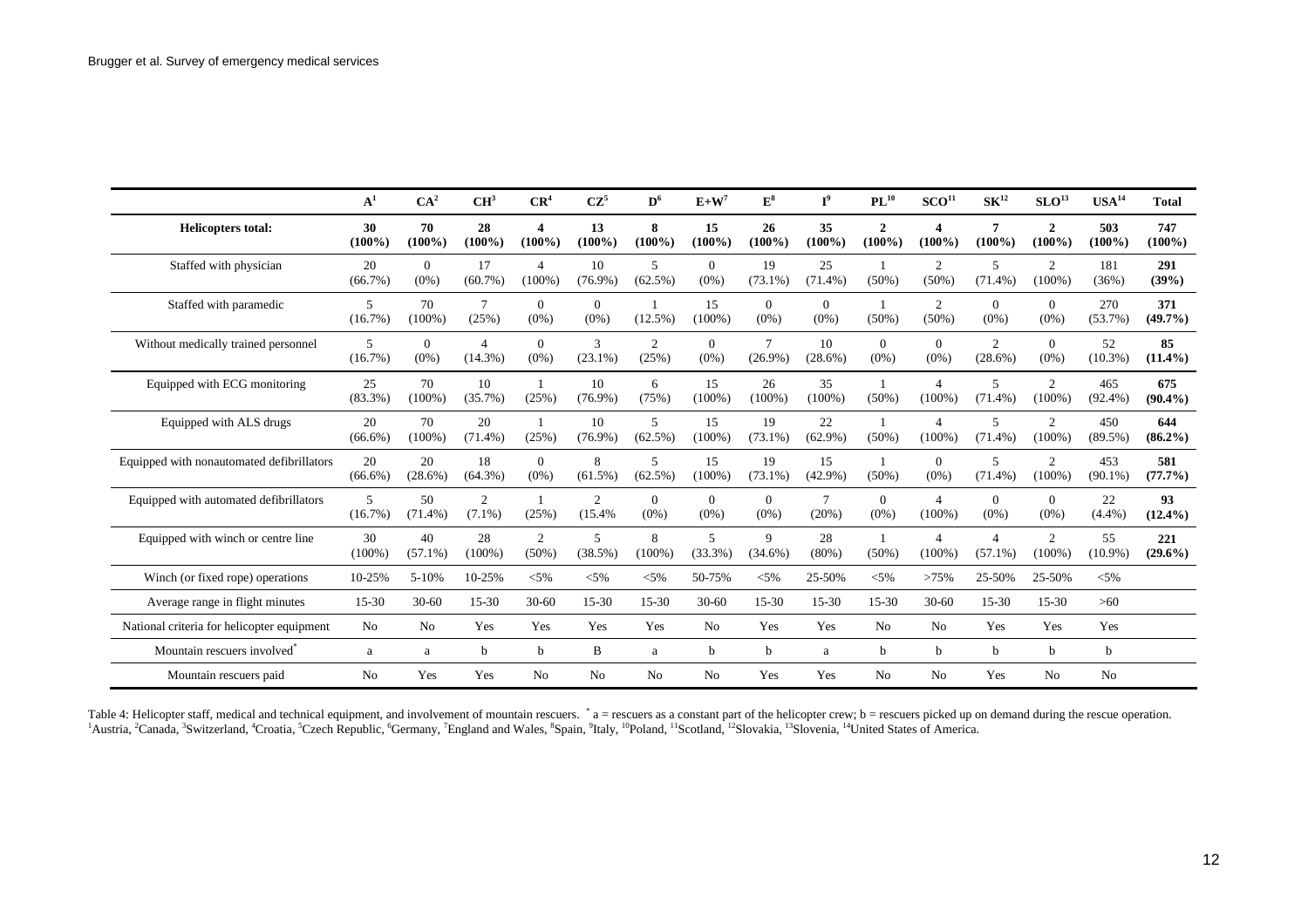|                                            | A <sup>1</sup>      | CA <sup>2</sup>     | CH <sup>3</sup>  | CR <sup>4</sup>           | $CZ^5$          | $\mathbf{D}^6$    | $E+W^7$                      | ${\bf E^3}$               | $I^9$               | $PL^{10}$        | SCO <sup>11</sup> | $\text{SK}^{12}$            | SLO <sup>13</sup>           | USA <sup>14</sup>         | <b>Total</b>        |
|--------------------------------------------|---------------------|---------------------|------------------|---------------------------|-----------------|-------------------|------------------------------|---------------------------|---------------------|------------------|-------------------|-----------------------------|-----------------------------|---------------------------|---------------------|
| <b>Physicians total:</b>                   | 300<br>$(100\%)$    | 10<br>$(100\%)$     | 150<br>$(100\%)$ | 12<br>$(100\%)$           | 40<br>$(100\%)$ | 213<br>$(100\%)$  | 40<br>$(100\%)$              | 12<br>$(100\%)$           | 300<br>$(100\%)$    | 39<br>$(100\%)$  | 30<br>$(100\%)$   | 43<br>$(100\%)$             | 27<br>$(100\%)$             | 100<br>$(100\%)$          | 1316<br>$(100\%)$   |
| Family physicians/general practitioners    | 150<br>$(50\%)$     | 3<br>(30%)          | 80<br>$(53.3\%)$ | $\overline{4}$<br>(33.3%) | 15<br>(37.5%)   | 170<br>$(79.8\%)$ | 25<br>$(62.5\%)$             | $\overline{4}$<br>(33.3%) | 120<br>$(40\%)$     | $(2.6\%)$        | 20<br>(66.7%)     | $(2.3\%)$                   | 11<br>$(40.7\%)$            | 30<br>(30%)               | 634<br>$(48.2\%)$   |
| Anaesthetists                              | 100<br>(33.3%)      | $\Omega$<br>$(0\%)$ | 60<br>$(40\%)$   | -1<br>$(8.3\%)$           | 11<br>(27.5%)   | 5<br>$(2.4\%)$    | $\mathfrak{F}$<br>$(12.5\%)$ | $\Omega$<br>$(0\%)$       | 30<br>$(10\%)$      | 2<br>$(5.1\%)$   | 5<br>$(16.6\%)$   | $\overline{4}$<br>$(9.3\%)$ | $\overline{2}$<br>$(7.4\%)$ | $\Omega$<br>$(0\%)$       | 225<br>$(17.1\%)$   |
| Other specialists                          | 50<br>$(16.7\%)$    | $\tau$<br>(70%)     | 10<br>$(6.7\%)$  | $\tau$<br>$(58.4\%)$      | 14<br>(35%)     | 38<br>$(17.8\%)$  | 10<br>(25%)                  | 8<br>$(66.7\%)$           | 150<br>$(50\%)$     | 36<br>$(92.3\%)$ | 5<br>(16.7%)      | 38<br>$(88.4\%)$            | 14<br>$(51.9\%)$            | 70<br>(70%)               | 457<br>$(34.7\%)$   |
| Trained in emergency medicine              | Yes                 | N <sub>0</sub>      | Yes              | Yes                       | No.             | Yes               | N <sub>o</sub>               | Yes                       | N <sub>o</sub>      | Yes              | No.               | No                          | N <sub>0</sub>              | Yes                       |                     |
| Trained in mountain rescue techniques      | Yes                 | Yes                 | Yes              | Yes                       | Yes             | Yes               | Yes                          | Yes                       | No                  | Yes              | No                | Yes                         | Yes                         | Yes                       |                     |
| Selected by mountaineering abilities       | Yes                 | Yes                 | Yes              | Yes                       | Yes             | Yes               | N <sub>o</sub>               | Yes                       | Yes                 | Yes              | N <sub>0</sub>    | N <sub>o</sub>              | Yes                         | Yes                       |                     |
| Paramedics* total:                         | 500<br>$(100\%)$    | 720<br>$(100\%)$    | 17<br>$(100\%)$  | $\bf{0}$                  | $\bf{0}$        | 459<br>$(100\%)$  | 500<br>$(100\%)$             | $\mathbf{0}$              | 3050<br>$(100\%)$   | 61<br>$(100\%)$  | 10<br>$(100\%)$   | 500<br>$(100\%)$            | 500<br>$(100\%)$            | 44,650<br>$(100\%)$       | 50.967<br>$(100\%)$ |
| Able to perform ALS                        | $\Omega$<br>$(0\%)$ | 180<br>(25%)        | 10<br>$(58.8\%)$ |                           |                 | 12<br>$(2.6\%)$   | 20<br>(4%)                   |                           | $\Omega$<br>$(0\%)$ | 61<br>$(100\%)$  | 9<br>$(90\%)$     | 30<br>(6%)                  | $\overline{0}$<br>$(0\%)$   | 150<br>$(0.3\%)$          | 472<br>$(0.9\%)$    |
| Allowed to set IV access                   | $<$ 25%             | 25-50%              | 100%             |                           |                 | < 25%             | $<$ 25%                      |                           | 0%                  | 100%             | 100%              | $<$ 25%                     | 0%                          | $25 - 50\%$ <sup>+</sup>  |                     |
| Allowed to administer ALS drugs            | 0%                  | 25-50%              | 50-75%           |                           |                 | $<$ 25%           | $<$ 25%                      |                           | 0%                  | 100%             | >75%              | $<$ 25%                     | $<$ 25%                     | $25 - 50\%$ <sup>++</sup> |                     |
| Allowed to administer opioids              | 0%                  | 25-50%              | 50-75%           |                           |                 | 0%                | 100%                         |                           | 0%                  | 100%             | >75%              | 0%                          | 0%                          | 25-50% <sup>++</sup>      |                     |
| Allowed to use nonautomated defibrillators | $<$ 25%             | 100%                | 100%             |                           |                 | >75%              | 100%                         |                           | 0%                  | 100%             |                   | 0%                          | 0%                          | $25 - 50\%$ <sup>+</sup>  |                     |
| Allowed to perform orotracheal intubation  | 0%                  | $<$ 25%             | $<$ 25%          |                           |                 | $<$ 25%           | $<$ 25%                      |                           | 0%                  | 100%             | >75%              | $<$ 25%                     | 0%                          | $25 - 50\%$ <sup>+</sup>  |                     |
| Trained in first aid                       | Yes                 | Yes                 | Yes              |                           |                 | Yes               | Yes                          |                           | No                  | Yes              | Yes               | Yes                         | Yes                         | Yes                       |                     |
| Trained in mountain rescue techniques      | Yes                 | Yes                 | Yes              |                           |                 | Yes               | Yes                          |                           | Yes                 | Yes              | N <sub>0</sub>    | Yes                         | Yes                         | Yes                       |                     |
| Selected by mountaineering abilities       | Yes                 | Yes                 | N <sub>o</sub>   |                           |                 | Yes               | N <sub>o</sub>               |                           | Yes                 | Yes              | No                | Yes                         | Yes                         | Yes                       |                     |

Table 5: Mountain emergency medical system. Physicians and their specialisations, paramedics and their medical and mountaineering abilities and training programmes. \* Paramedics are intended as any medically trained rescue (minimum Basic Life Support). + U.S. intermediates and U.S. paramedics. ++ U.S. paramedics only (for definitions, see text). <sup>1</sup>Austria, <sup>2</sup>Canada, <sup>3</sup>Switzerland, <sup>4</sup>Croatia, <sup>5</sup>Czech Republic, <sup>6</sup>Germany, <sup>7</sup>England and <sup>9</sup>Italy, <sup>10</sup>Poland, <sup>11</sup>Scotland, <sup>12</sup>Slovakia, <sup>13</sup>Slovenia, <sup>14</sup>United States of America.